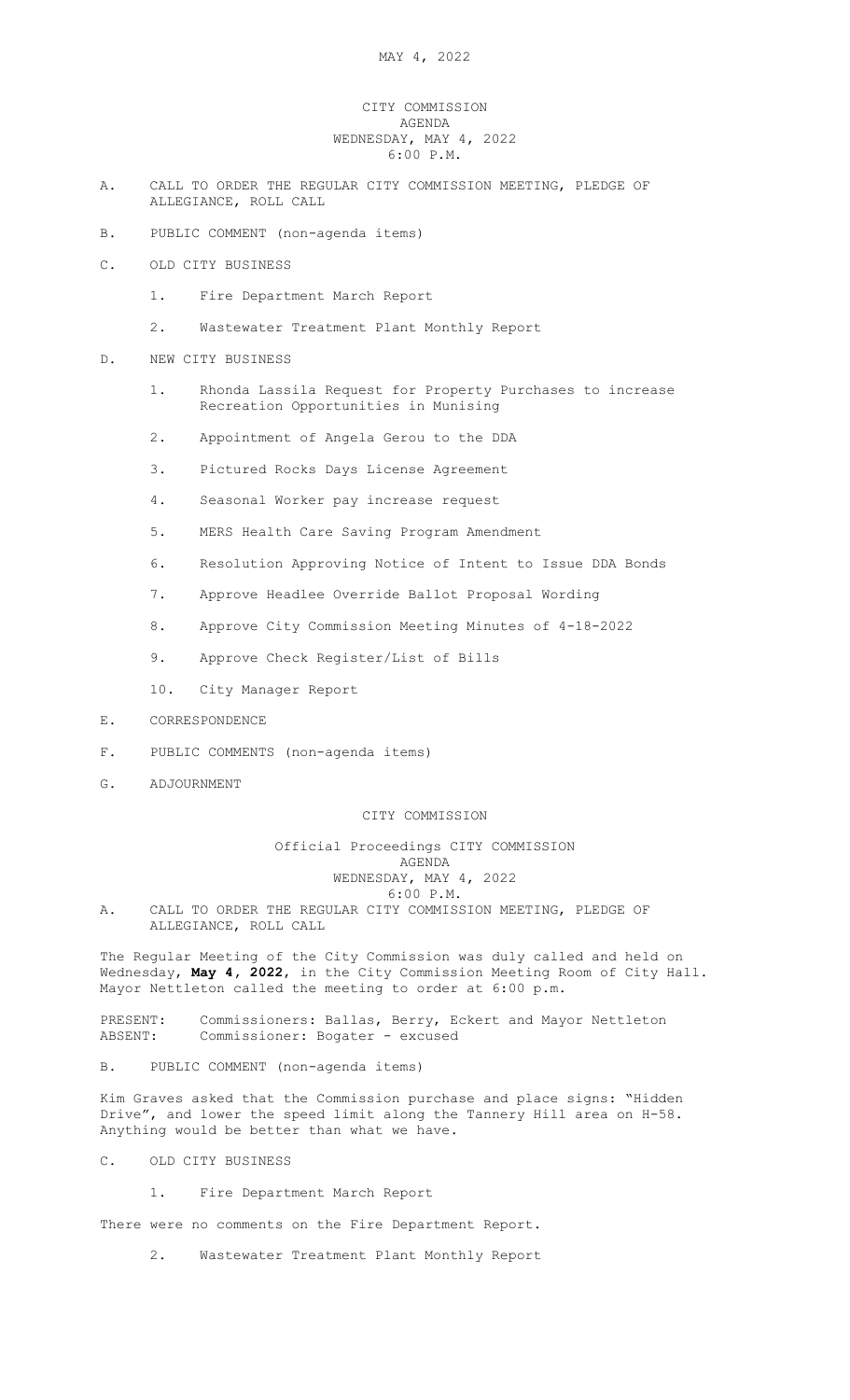Commissioner Berry commented about the large amount of water the City lost. The pumps did not get the message to stop so it was just overflow.

- D. NEW CITY BUSINESS
	- 1. Rhonda Lassila Request for Property Purchases to increase Recreation Opportunities in Munising

Rhonda is supposed to contact land owners regarding lot size and such. This will have to come back to the City, before any commitments are made.

2. Appointment of Angela Gerou to the DDA

Moved by Commissioner Berry to approve the appointment of Angela Gerou to the DDA. Support by Commissioner Eckert.

- APPROVED: Yeas: Commissioners: Ballas, Berry, Eckert and Mayor Nettleton Nays: None
	- 3. Pictured Rocks Days License Agreement

Moved by Commissioner Ballas to approve the License Agreement for Pictured Rocks Days, fixing in #1 C. 11:00 should be 11th, and #3 July 12, 2022 should be June 12, 2022. Support by Commissioner Eckert.

- Approved: Yeas: Commissioners: Ballas, Berry, Eckert and Mayor Nettleton Nays: None
	- 4. Seasonal Worker pay increase request

Moved by Commissioner Berry to authorize the City Manager to review and compile surrounding wages for seasonal workers, and bring the information back to the Commission for approval. Support by Commissioner Ballas.

- Approved: Yeas: Commissioners: Ballas, Berry, Eckert and Mayor Nettleton Nays: None
	- 5. MERS Health Care Saving Program Amendment

Moved by Commissioner Ballas to approve the amendment to the MERS Health Care Savings Program to include the Treasurer. Support by Commissioner Berry.

- Approved: Yeas: Commissioners: Ballas, Berry, Eckert and Mayor Nettleton Nays: None
	- 6. Resolution Approving Notice of Intent to Issue DDA Bonds

Moved by Commissioner Eckert to approve the Resolution Approving Notice of Intent to Issue DDA Bonds. Support by Commissioner Ballas.

- Approved: Yeas: Commissioners: Ballas, Berry, Eckert and Mayor Nettleton Nays: None
	- 7. Approve Headlee Override Ballot Proposal Wording

Moved by Commissioner Berry to approve the Headlee Override Ballot Proposal Wording as presented. Support by Commissioner Eckert.

Approved: Yeas: Commissioners: Ballas, Berry, Eckert and Mayor Nettleton Nays: None

> City of Munising Headlee Override Ballot Proposal

Shall the authorized charter millage for the City of Munising, established at 20 mills (\$20.00 per \$1,000.00 of taxable value) and reduced to 17.3425 (\$17.3425 per \$1,000.00 of taxable value), as a result of millage rollbacks required by the Headlee Amendment, be renewed in an amount not to exceed 2.6575 mills (\$2.6575 per \$1,000.00 of taxable value) to restore in part the full amount of the original authorized charter rate for each year for five (5) years, 2023-2027 inclusive, for all City and municipal purposes authorized by law; and shall the City continue to levy such millage? The estimate of the revenue the City will collect if the Millage is authorized and levied by the City in the 2023 calendar year is approximately \$187,960.00.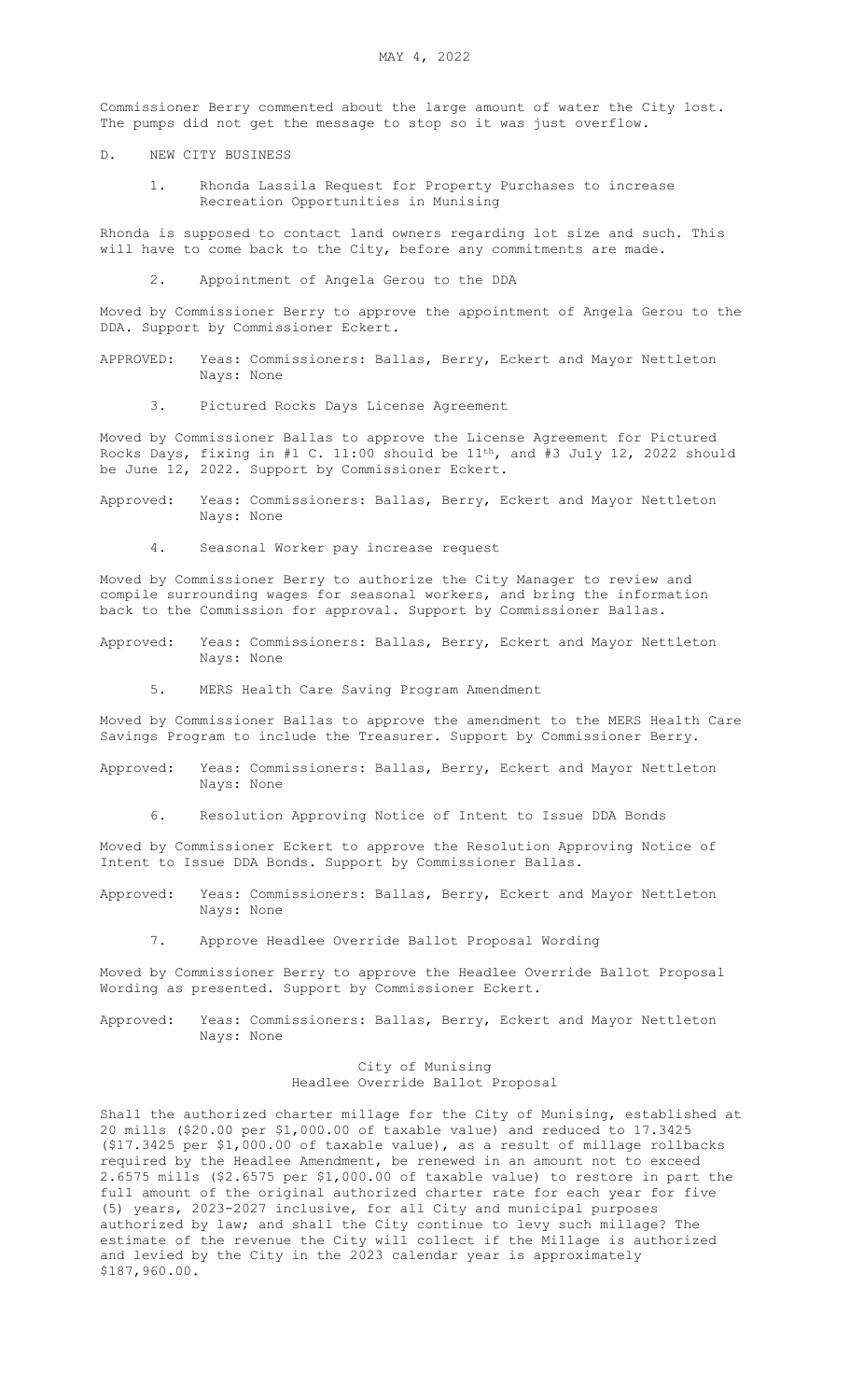8. Approve City Commission Meeting Minutes of 4-18-2022

Moved by Commissioner Berry to approve the City Commission Meeting Minutes of 4-18-2022 as presented. Support by Commissioner Eckert.

- Approved: Yeas: Commissioners: Ballas, Berry, Eckert and Mayor Nettleton Nays: None
	- 9. Approve Check Register/List of Bills

Moved by Commissioner Ballas to approve and pay the check register/list of bills as presented. Support by Commissioner Berry.

- Approved: Yeas: Commissioners: Ballas, Berry, Eckert and Mayor Nettleton Nays: None
	- 10. City Manager Report

Spring has officially sprung and the City is now starting to work into our summer operations. The Tourist Park water system is being summarized this week and the bathroom facilities will hopefully be operating by Saturday. The marina will be the next facility to see summarization and we hope to be fully operational by June 1st. Late last season our fuel pump was red tagged by the state inspector and we are now waiting on Northwest Petroleum to finalize the parts and perform the needed corrections.

The infrastructure projects in and around the City are moving forward as well. The Browns Addition project has started for the season and BACCO is hopeful to have the final portion of the project completed by the end of August. UPPCO has been busy this week with the installation of new poles and lights for the M-28 corridor. Smith will be mobilizing equipment and material to the West Shore Drive portion of our sewer project in the next couple of weeks with a construction start date of late May. The DDA downtown street project is currently out to bid with bids being due at City Hall on May 9th at 2:00 PM. The final City infrastructure project for the season is our H-58 project that is being run through the MDOT Local Agency Program (LAP). Bid documents for the project were released on April 29th with a final bid due date into the LAP website on Friday, June 3rd.

Two long term planning projects are heading towards completion at this time as well. The draft Zoning Ordinance that the Planning Commission has been working on since 2020 is completed in draft form and will be out for public review this month. A public hearing for the Zoning Ordinance is scheduled for the Planning Commission meeting on May 25<sup>th</sup>. The Parks and Recreation Plan update is also in its final stage of draft review with CUPPAD. Once a final draft is completed, CUPPAD will begin the public outreach and input section of the project which we hope to occur in June.

Representatives from the Michigan Rural Water Association will be onsite late next week to walk through a number of City of Munising Facilities. City staff has compiled the energy consumption data that MRWA has requested be prepared and we are hopeful that the audit with recommendations can be complete prior July 1st.

Per the City Charter, I will be presenting our proposed FY 2022-23 budget at our next meeting and will have the budget documents prepared for distribution on Friday, May 13th along with the agenda packet for the May 16th Commission meeting.

I will be out of the office from Wednesday May 11th through Friday May  $13<sup>th</sup>$  to attend the National League of Cities Risk Information Sharing Consortium. Myself and the other trustees from the Michigan Municipal Leagues Workers Compensation Funds will be representing over 400 Michigan Municipalities at the event.

Commissioner Ballas asked where Attorney Ferguson is at with the Animal Ordinance. City Manager Olson stated that he has the information and is going to try to have it done by the end of the week. Ballas also asked about the MDOT painting on M-28. City Manager Olson explained that the current paint is not permanent, they are waiting to use the oil based paint once the project is completed.

## E. CORRESPONDENCE

Correspondence included a letter from the Munising Public Library regarding Library millage exempt status with the DDA, and monies needing to be distributed if any.

F. PUBLIC COMMENTS (non-agenda items)